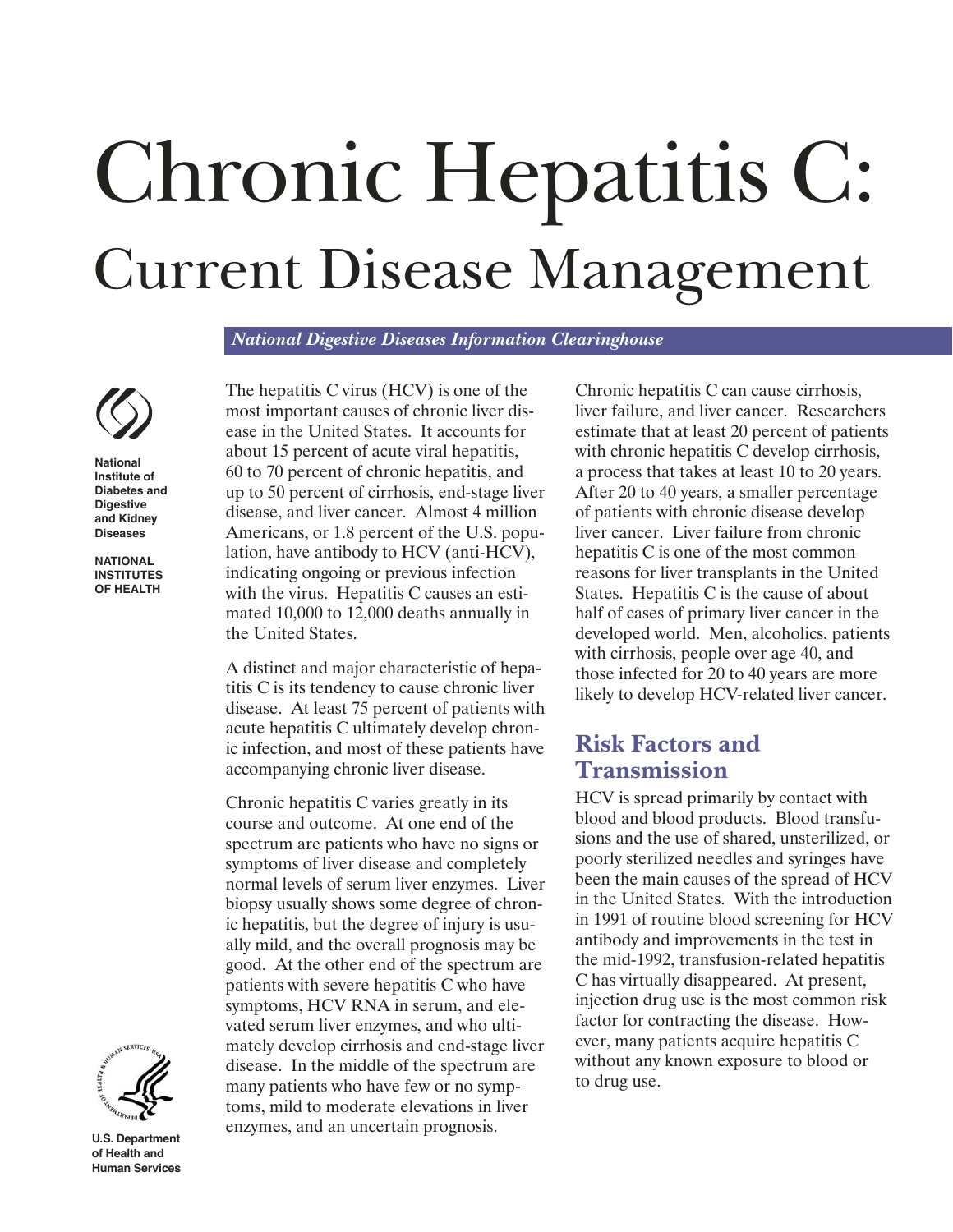The major high-risk groups for hepatitis C are

- Injection drug users, including those who used drugs briefly many years ago.
- People who had blood transfusions before June 1992, when sensitive tests for anti-HCV were introduced for blood screening.
- People who have frequent exposure to blood products. These include patients with hemophilia, solid-organ transplants, chronic renal failure, or cancer requiring chemotherapy.
- Infants born to HCV-infected mothers.
- Health care workers who suffer needlestick accidents.

Other groups that appear to be at slightly increased risk for hepatitis C are

- people with high-risk sexual behavior, multiple partners, and sexually transmitted diseases
- people who use cocaine, particularly with intranasal administration, using shared equipment

# **Maternal-Infant Transmission**

Maternal-infant transmission is not common. In most studies, only 5 percent of infants born to infected women become infected. The disease in newborns is usually mild and free of symptoms. The risk of maternal-infant spread rises with the amount of virus in the mother's blood and with complications of delivery such as early rupture of membranes and fetal monitoring. Breast-feeding has not been linked to spread of HCV.

#### **Sexual Transmission**

Sexual transmission of hepatitis C between monogamous partners appears to be uncommon. Surveys of spouses and monogamous sexual partners of patients with hepatitis C show that less than 5 percent are infected with HCV, and many of these have other risk factors for this infection. Spread of hepatitis C to a spouse or partner in stable, monogamous relationships occurs in less than 1 percent of partners per year. For these reasons, changes in sexual practices are not recommended for monogamous patients. Testing sexual partners for anti-HCV can help with patient counseling. People with multiple sex partners should be advised to follow safe sex practices, which should protect against hepatitis C as well as hepatitis B and HIV.

## **Sporadic Transmission**

Sporadic transmission, when the source of infection is unknown, occurs in about 10 percent of acute hepatitis C cases and in 30 percent of chronic hepatitis C cases. These cases are usually referred to as sporadic or community-acquired infections. These infections may have come from exposure to the virus from cuts, wounds, or medical injections or procedures.

# **Unsafe Injection Practices**

In many areas of the world, unsafe injection practices are an important and common cause of hepatitis C (and hepatitis B as well). Use of inadequately sterilized equipment, lack of disposable needles and syringes, and inadvertent contamination of medical infusions are unfortunately well-documented causes of transmission of hepatitis C. Careful attention to universal precautions and injection techniques should prevent this type of spread. In the United States, multiple-use vials are a frequent culprit in leading to nosocomial spread of hepatitis C.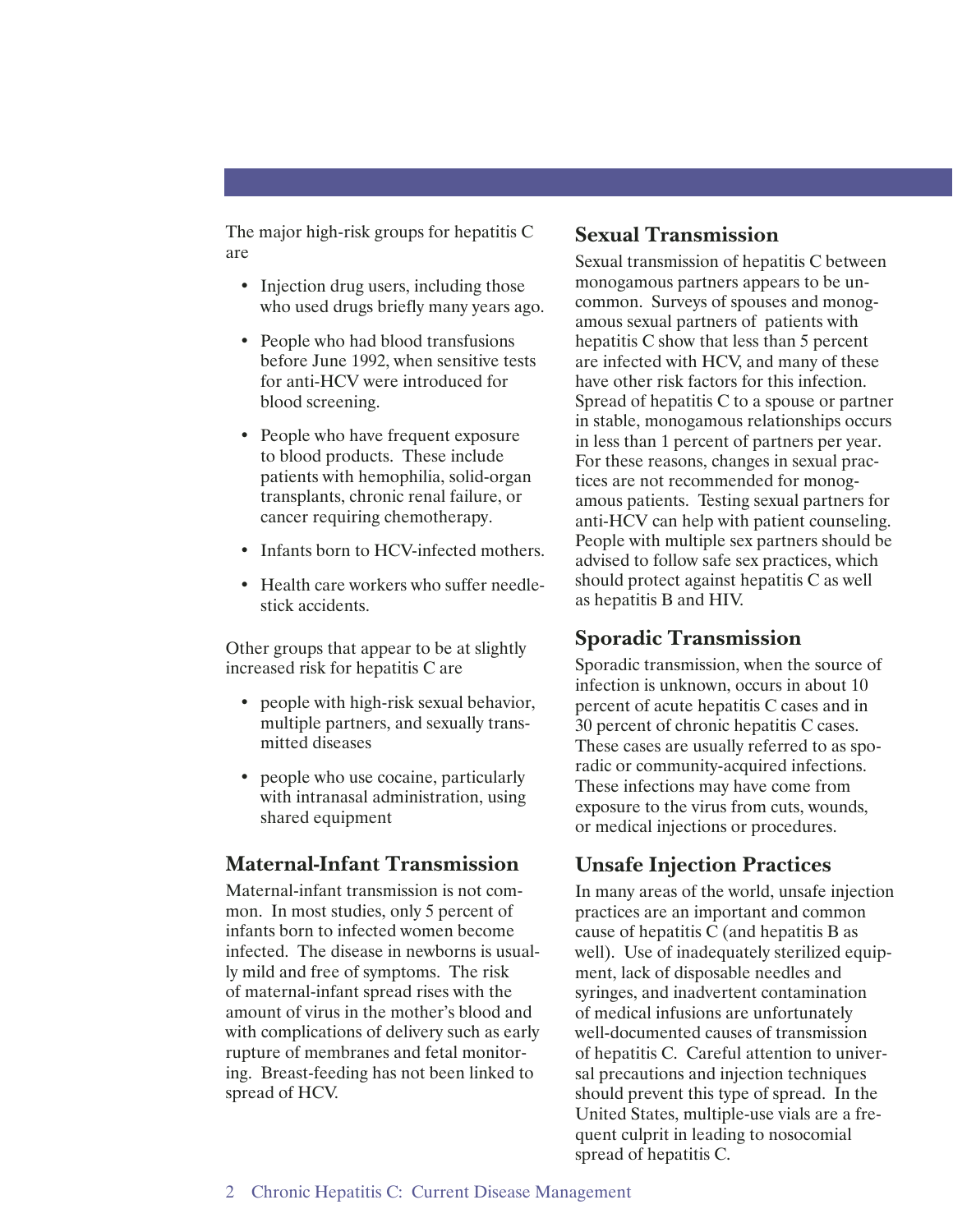

# **The Hepatitis C Virus**

HCV is a small (40 to 60 nanometers in diameter), enveloped, single-stranded RNA virus of the family Flaviviridae and genus hepacivirus. Because the virus mutates rapidly, changes in the envelope proteins may help it evade the immune system. There are at least 6 major genotypes and more than 50 subtypes of HCV. The different genotypes have different geographic distributions. Genotypes 1a and 1b are the most common in the United States (about 75 percent of cases). Genotypes 2 and 3 are present in only 10 to 20 percent of patients. There is little difference in the severity of disease or outcome of patients infected with different genotypes. However, patients with genotypes 2 and 3 are more likely to respond to interferon treatment.

# **Clinical Symptoms and Signs**

Many people with chronic hepatitis C have no symptoms of liver disease. If symptoms are present, they are usually mild, nonspecific, and intermittent. They may include

- fatigue
- mild right-upper-quadrant discomfort or tenderness ("liver pain")
- nausea
- poor appetite
- muscle and joint pains

Similarly, the physical exam is likely to be normal or show only mild enlargement of the liver or tenderness. Some patients have vascular spiders or palmar erythema.

# **Clinical Features of Cirrhosis**

Once a patient develops cirrhosis or if the patient has severe disease, symptoms and signs are more prominent. In addition to fatigue, the patient may complain of muscle weakness, poor appetite, nausea, weight loss, itching, dark urine, fluid retention, and abdominal swelling.

Physical findings of cirrhosis may include

- enlarged liver
- enlarged spleen
- jaundice
- muscle wasting
- excoriations
- ascites
- ankle swelling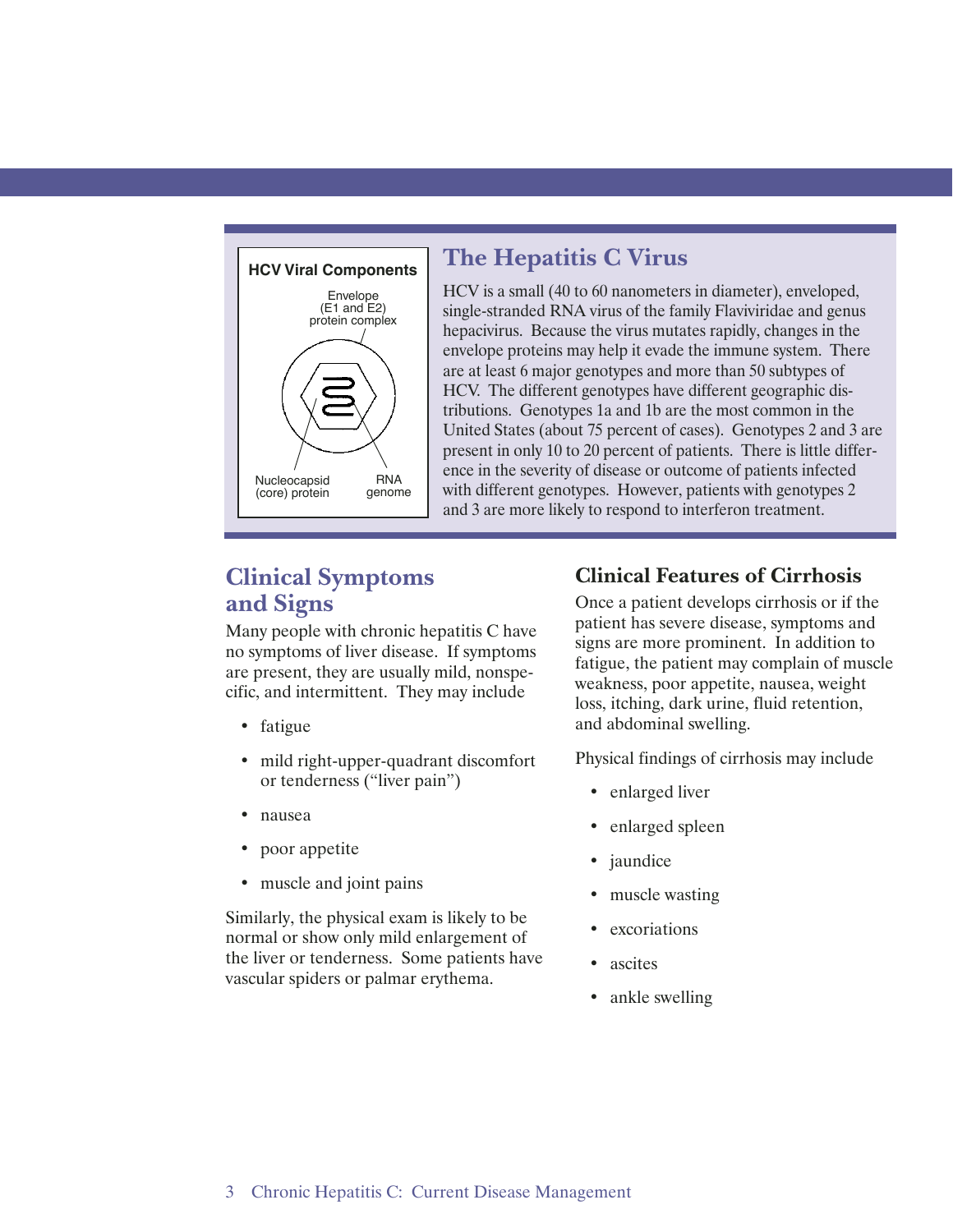# **Extrahepatic Manifestations**

Complications that do not involve the liver develop in 1 to 2 percent of people with hepatitis C. The most common is cryoglobulinemia, which is marked by

- skin rashes, such as purpura, vasculitis, or urticaria
- joint and muscle aches
- kidney disease
- neuropathy
- cryoglobulins, rheumatoid factor, and low complement levels in serum

Other complications of chronic hepatitis C are

- glomerulonephritis
- porphyria cutanea tarda

Diseases that are less well documented to be related to hepatitis C are

- seronegative arthritis
- keratoconjunctivitis sicca (Sjögren's syndrome)
- non-Hodgkin's type, B-cell lymphomas
- fibromyalgia
- lichen planus

# **Serologic Tests**

#### **Enzyme Immunoassay**

Anti-HCV is detected by enzyme immunoassay (EIA). The third-generation test (EIA-3) used today is more sensitive and specific than previous ones. However, as with all enzyme immunoassays, falsepositive results are occasionally a problem with the EIA-3. Additional or confirmatory testing is often helpful.

The best approach to confirm the diagnosis of hepatitis C is to test for HCV RNA using a sensitive assay such as polymerase chain reaction (PCR) or transcription mediated amplification (TMA). The presence of HCV RNA in serum indicates an active infection.

Testing for HCV RNA is also helpful in patients in whom EIA tests for anti-HCV are unreliable. For instance, immunocompromised patients may test negative for anti-HCV despite having HCV infection because they may not produce enough antibodies for detection with EIA. Likewise, patients with acute hepatitis may test negative for anti-HCV when first tested. Antibody is present in almost all patients by 1 month after onset of acute illness; thus, patients with acute hepatitis who initially test negative may need followup testing. In these situations, HCV RNA is usually present and confirms the diagnosis.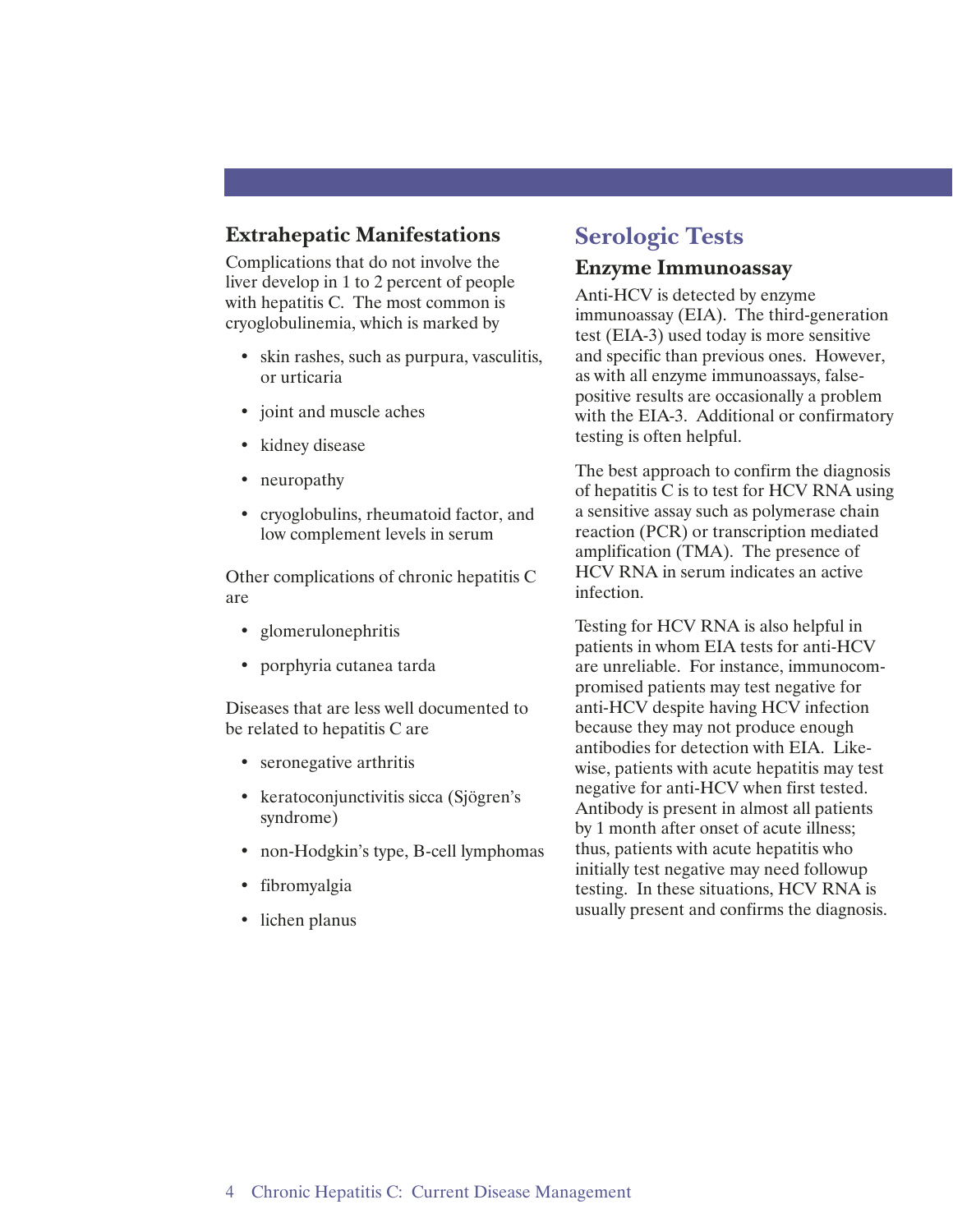### **Recombinant Immunoblot Assay**

Immunoblot assays can be used to confirm anti-HCV reactivity as well. These tests are also called "Western blots"; serum is incubated on nitrocellulose strips on which four recombinant viral proteins are blotted. Color changes indicate that antibodies are adhering to the proteins. An immunoblot is considered positive if two or more proteins react and is considered indeterminate if only one positive band is detected. In some clinical situations, confirmatory testing by immunoblotting is helpful, such as for the person with anti-HCV detected by EIA who tests negative for HCV RNA. The EIA anti-HCV reactivity could represent a false-positive reaction, recovery from hepatitis C, or continued virus infection with levels of virus too low to be detected (the last occurs only rarely when sensitive PCR or TMA assays are used). If the immunoblot test for anti-HCV is positive, the patient has most likely recovered from hepatitis C and has persistent antibody. If the immunoblot test is negative, the EIA result was probably a false positive.

Immunoblot tests are routine in blood banks when an anti-HCV-positive sample is found by EIA. Immunoblot assays are highly specific and valuable in verifying anti-HCV reactivity. Indeterminate tests require further followup testing, including attempts to confirm the specificity by repeat testing for HCV RNA.

#### **Direct Assays for HCV RNA**

PCR and TMA amplification can detect low levels of HCV RNA in serum. Testing for HCV RNA is a reliable way of demonstrating that hepatitis C infection is present and is the most specific test for infection. Testing for HCV RNA is particularly useful when aminotransferases are normal or only slightly elevated, when anti-HCV is not present, or when several causes of liver disease are possible. This method also helps diagnose hepatitis C in people who are immunosuppressed, have recently had an organ transplant, or have chronic renal failure. A PCR assay has now been approved by the Food and Drug Administration for general use. This assay will detect HCV RNA in serum down to a lower limit of 50 to 100 copies per milliliter (mL) which is equivalent to 25 to 50 international units (IU). A slightly more sensitive TMA test is currently under evaluation and may soon become available. Almost all patients with chronic hepatitis C will test positive by these assays.

## **Quantification of HCV RNA in Serum**

Several methods are available for measuring the concentration or level of virus in serum, which is an indirect assessment of viral load. These methods include a quantitative PCR and a branched DNA (bDNA) test. Unfortunately, these assays are not well standardized, and different methods from different laboratories can provide different results on the same specimen. In addition, serum levels of HCV RNA can vary spontaneously by 3- to 10-fold over time. Nevertheless, when performed carefully, quantitative assays provide important insights into the nature of hepatitis C. Most patients with chronic hepatitis C have levels of HCV RNA (viral load) between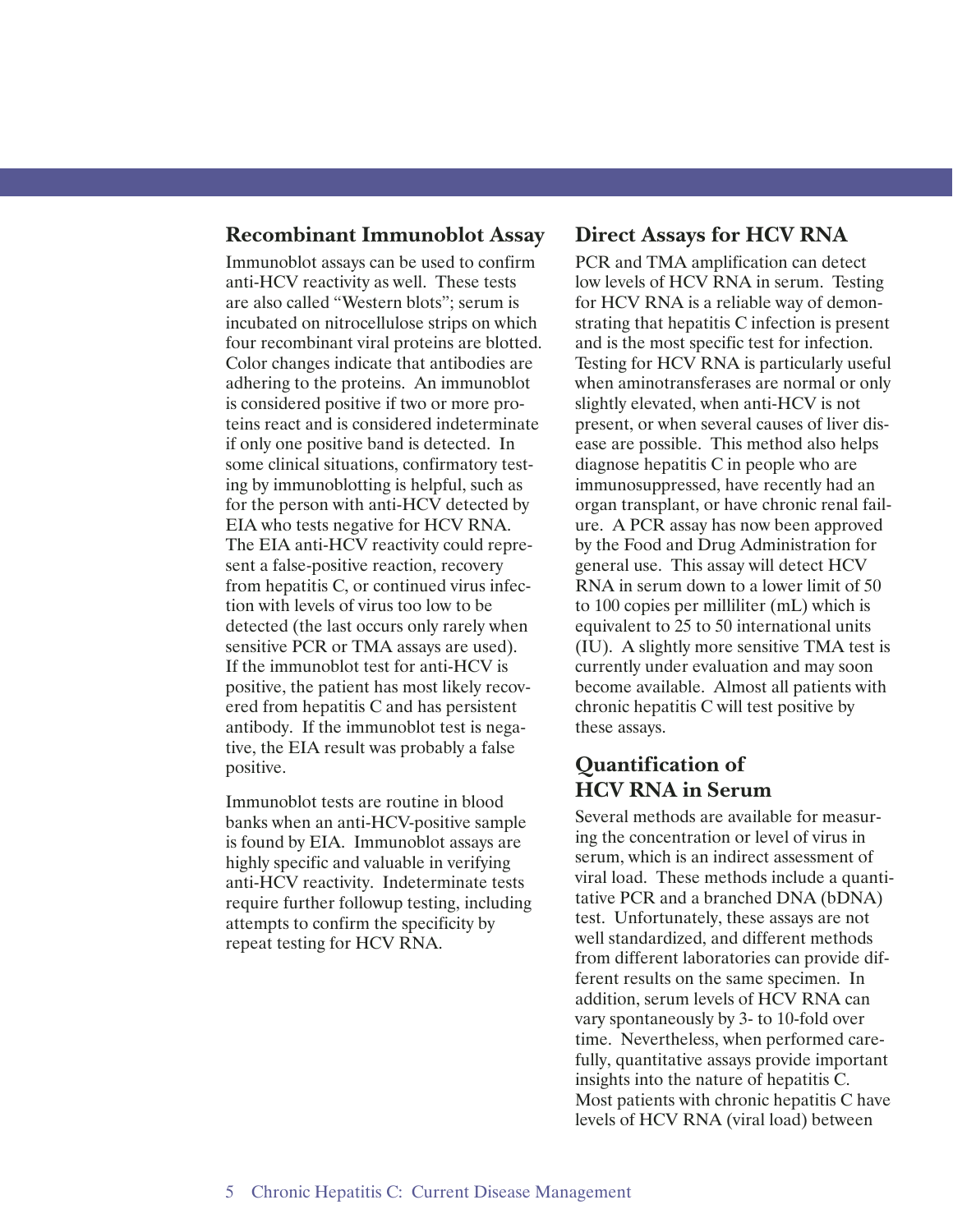# **Biochemical Indicators of Hepatitis C Virus Infection**

- In chronic hepatitis C, increases in the alanine and aspartate aminotransferases range from 0 to 20 times (but usually less than 5 times) the upper limit of normal.
- Alanine aminotransferase (ALT) levels are usually higher than aspartate aminotransferase (AST) levels, but that finding may be reversed in patients who have cirrhosis.
- Alkaline phosphatase and gamma glutamyl transpeptidase are usually normal. If elevated, they may indicate cirrhosis.
- Rheumatoid factor and low platelet and white blood cell counts are frequent in patients with severe fibrosis or cirrhosis, providing clues to the presence of advanced disease.
- The enzymes lactate dehydrogenase and creatine kinase are usually normal.
- Albumin levels and prothrombin time are normal until late-stage disease.
- Iron and ferritin levels may be slightly elevated.

100,000 (105) and 10,000,000 (107 ) copies per mL. Expressed as IU, these averages are 50,000 to 5 million IU.

Viral levels as measured by HCV RNA do not correlate with the severity of the hepatitis or with a poor prognosis (as in HIV infection); but viral load does correlate

with the likelihood of a response to antiviral therapy. Rates of response to a course of alpha interferon and ribavirin are higher in patients with low levels of HCV RNA. There are several definitions of a "low level" of HCV RNA, but the usual definition is below 1 million IU (2 million copies) per mL.

In addition, monitoring HCV RNA levels during the early phases of treatment may provide early information on the likelihood of a response. Yet because of the shortcomings of the current assays for HCV RNA level, these tests are not always reliable guides to therapy.

# **Genotyping and Serotyping of HCV**

There are 6 known genotypes and more than 50 subtypes of hepatitis C. The genotype of infection is helpful in defining the epidemiology of hepatitis C. More important, knowing the genotype or serotype (genotype-specific antibodies) of HCV is helpful in making recommendations and counseling regarding therapy. Patients with genotypes 2 and 3 are two to three times more likely to respond to interferon-based therapy than patients with genotype 1. Furthermore, when using combination therapy, the recommended dose and duration of treatment depend on the genotype. For patients with genotypes 2 and 3, a 24-week course of combination treatment using interferon and 800 milligrams (mg) of ribavirin daily is adequate, whereas for patients with genotype 1, a 48-week course and full dose of ribavirin (1,000 to 1,200 mg daily) is recommended. For these reasons, testing for HCV genotype is often clinically helpful. Once the genotype is identified, it need not be tested again; genotypes do not change during the course of infection.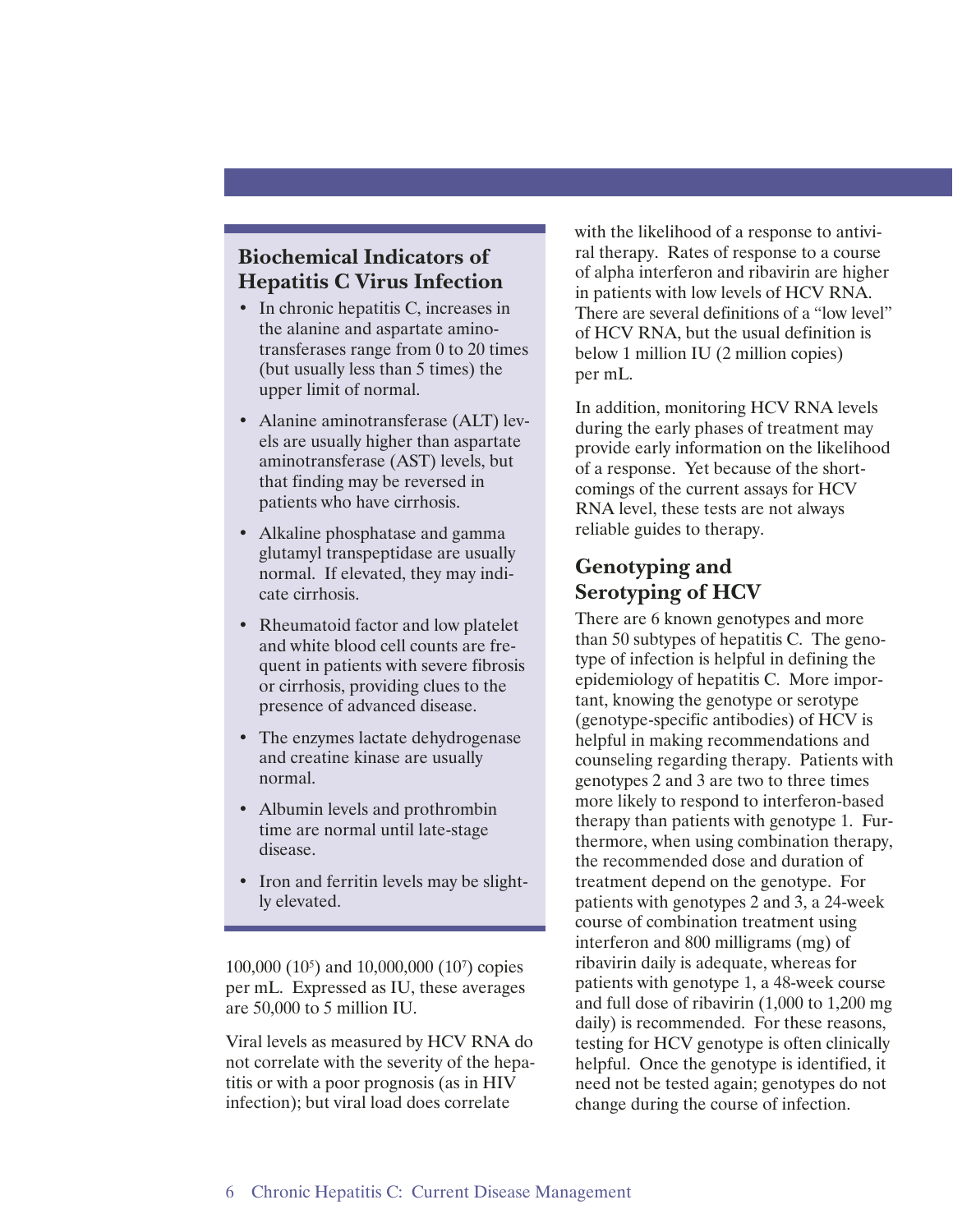#### **Normal Serum ALT Levels**

Some patients with chronic hepatitis C have normal serum alanine aminotransferase (ALT) levels, even when tested on multiple occasions. In this and other situations in which the diagnosis of chronic hepatitis C may be questioned, the diagnosis should be confirmed by testing for HCV RNA. The presence of HCV RNA indicates that the patient has ongoing viral infection despite normal ALT levels.

# **Liver Biopsy**

Liver biopsy is not necessary for diagnosis but is helpful for grading the severity of disease and staging the degree of fibrosis and permanent architectural damage. Hematoxylin and eosin stains and Masson's trichrome stain are used to grade the amount of necrosis and inflammation and to stage the degree of fibrosis. Specific immunohistochemical stains for HCV have not been developed for routine use. Liver biopsy is also helpful in ruling out other causes of liver disease, such as alcoholic liver injury or iron overload.

HCV causes the following changes in liver tissue:

- Necrosis and inflammation around the portal areas, so-called "piecemeal necrosis" or "interface hepatitis."
- Necrosis of hepatocytes and focal inflammation in the liver parenchyma.
- Inflammatory cells in the portal areas ("portal inflammation").
- Fibrosis, with early stages being confined to the portal tracts, intermediate stages being expansion of the portal tracts and bridging between portal areas or to the central area, and late stages being frank cirrhosis character-

ized by architectural disruption of the liver with fibrosis and regeneration. Several scales are used to stage fibrosis, most commonly a scale from 0 to 4 where 0 indicates none and 4 indicates cirrhosis. Stage 1 and 2 fibrosis is limited to the portal and periportal areas. Stage 3 fibrosis is characterized by bridges of fibrosis bands linking up portal and central areas.

Grading and staging of hepatitis by assigning scores for severity are helpful in managing patients with chronic hepatitis. The degree of inflammation and necrosis can be assessed as none, minimal, mild, moderate, or severe. The degree of fibrosis can be similarly assessed. Scoring systems are particularly helpful in clinical studies on chronic hepatitis.

# **Serum Markers of Hepatic Fibrosis**

Liver biopsy is an invasive procedure that is expensive and not without complications. At least 20 percent of patients have pain requiring medications after liver biopsy. More uncommon complications include puncture of another organ, infection, and bleeding. Significant bleeding after liver biopsy occurs in 1/100 to 1/1,000 cases, and deaths are reported in 1/5,000 to 1/10,000 cases. Obviously, noninvasive means of grading and staging liver disease would be very helpful.

ALT levels, particularly if tested over an extended period, are reasonably accurate reflections of disease activity. Thus, patients with repeatedly normal ALT levels usually have mild necroinflammatory activity on liver biopsy. Furthermore, patients who maintain ALT levels above 5 times the upper limit of normal usually have marked necroinflammatory activity. But for the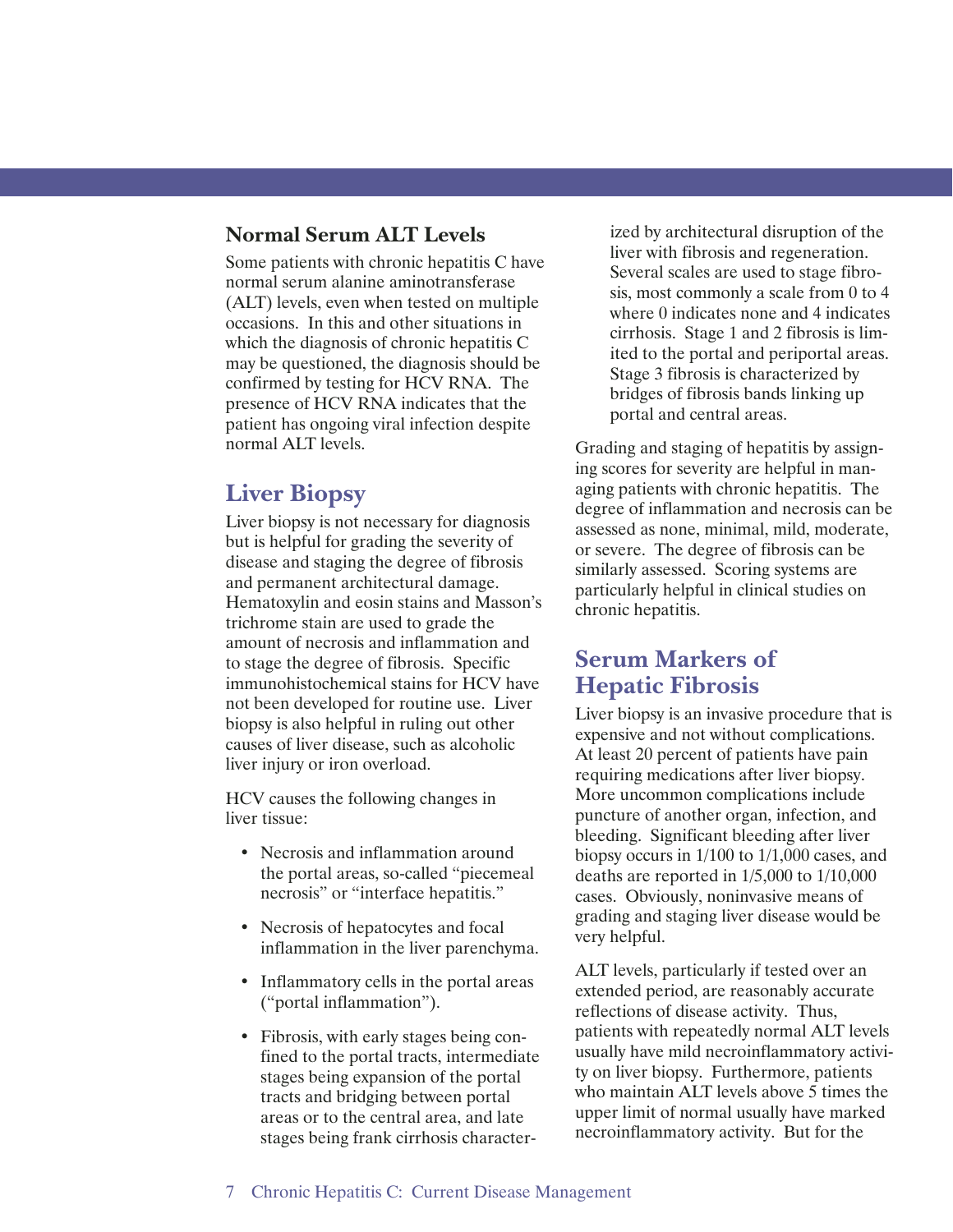majority of patients with mild-to-moderate ALT elevations, the actual level is not very predictive of liver biopsy findings.

More important is a means to stage liver disease short of liver biopsy. Unfortunately, serum tests are not reliable in predicting fibrosis, particularly earlier stages (0, 1, and 2). When patients develop bridging (stage 3) fibrosis and cirrhosis (stage 4), serum tests may be helpful. The "danger signals" that suggest the presence of advanced fibrosis include an aspartate aminotransferase (AST) that is higher than ALT (reversal of the ALT/AST ratio), a high gamma glutamyl transpeptidase or alkaline phosphatase, a low platelet count (which is perhaps the earliest change), rheumatoid factor, elevations in globulins, and, of course, abnormal bilirubin, albumin or prothrombin time. Physical findings of a firm liver, or enlarged spleen or prominent spider angionata or palmar erythema, are also danger signals. While none of these findings are perfect, their presence should raise the suspicion of significant fibrosis and lead to evaluation for treatment earlier rather than later.

# **Diagnosis**

Hepatitis C is most readily diagnosed when serum aminotransferases are elevated and anti-HCV is present in serum. The diagnosis is confirmed by the finding of HCV RNA in serum.

## **Acute Hepatitis C**

Acute hepatitis C is diagnosed on the basis of symptoms such as jaundice, fatigue, and nausea, along with marked increases in serum ALT (usually greater than 10-fold elevation), and presence of anti-HCV or de novo development of anti-HCV.

Diagnosis of acute disease can be problematic because anti-HCV is not always present when the patient develops symptoms and sees the physician. In 30 to 40 percent of patients, anti-HCV is not detected until 2 to 8 weeks after onset of symptoms. In this situation, testing for HCV RNA is helpful, as this marker is present even before the onset of symptoms and lasts through the acute illness. Another approach to diagnosis of acute hepatitis C is to repeat the anti-HCV testing a month after onset of illness. Of course, a history of an acute exposure is also helpful in establishing the diagnosis.

# **Chronic Hepatitis C**

Chronic hepatitis C is diagnosed when anti-HCV is present and serum aminotransferase levels remain elevated for more than 6 months. Testing for HCV RNA (by PCR) confirms the diagnosis and documents that viremia is present; almost all patients with chronic infection will have the viral genome detectable in serum by PCR.

Diagnosis is problematic in patients who cannot produce anti-HCV because they are immunosuppressed or immunoincompetent. Thus, HCV RNA testing may be required for patients who have a solidorgan transplant, are on dialysis, are taking corticosteroids, or have agammaglobulinemia. Diagnosis is also difficult in patients with anti-HCV who have another form of liver disease that might be responsible for the liver injury, such as alcoholism, iron overload, or autoimmunity. In these situations, the anti-HCV may represent a falsepositive reaction, previous HCV infection, or mild hepatitis C occurring on top of another liver condition. HCV RNA testing in these situations helps confirm that hepatitis C is contributing to the liver problem.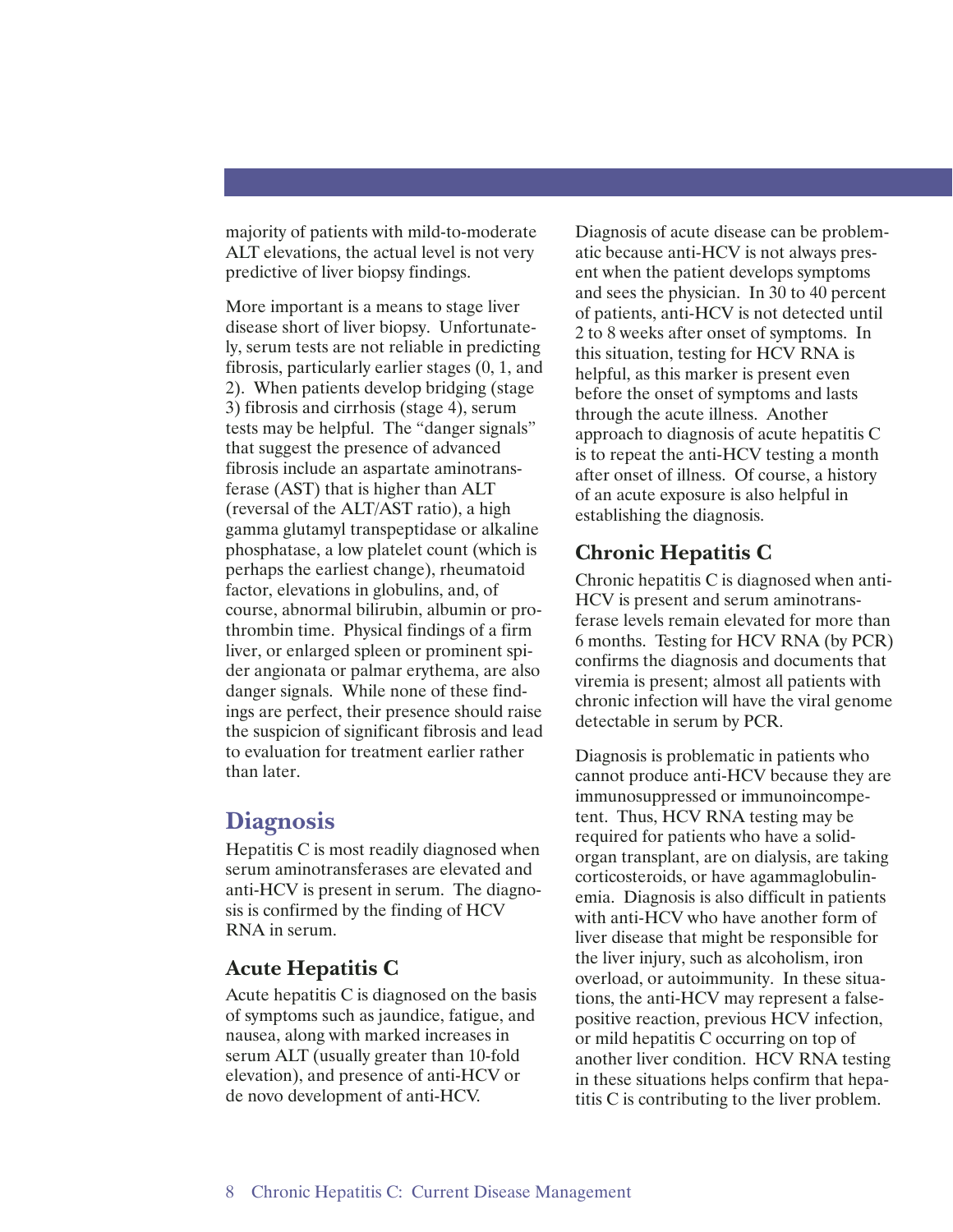## **Differential Diagnosis**

The major conditions that can be confused clinically with chronic hepatitis C include

- autoimmune hepatitis
- chronic hepatitis B and D
- alcoholic hepatitis
- nonalcoholic steatohepatitis (fatty liver)
- sclerosing cholangitis
- Wilson's disease
- alpha-1-antitrypsin-deficiency-related liver disease
- drug-induced liver disease

#### **Treatment**

The therapy for chronic hepatitis C has evolved steadily since alpha interferon was first approved for use in this disease more than 10 years ago. At the present time, the optimal regimen appears to be a 24 or 48-week course of the combination of pegylated alpha interferon and ribavirin.

Alpha interferon is a host protein that is made in response to viral infections and has natural antiviral activity. Recombinant forms of alpha interferon have been produced, and several formulations (alfa-2a, alfa-2b, consensus interferon) are available as therapy for hepatitis C. These standard forms of interferon, however, are now being replaced by pegylated interferons (peginterferons). Peginterferon is alpha interferon that has been modified chemically by the addition of a large inert molecule of polyethylene glycol. Pegylation changes the uptake, distribution, and excretion of interferon, prolonging its half-life.

Peginterferon can be given once weekly and provides a constant level of interferon in the blood, whereas standard interferon must be given several times weekly and provides intermittent and fluctuating levels. In addition, peginterferon is more active than standard interferon in inhibiting HCV and yields higher sustained response rates with similar side effects. Because of its ease of administration and better efficacy, peginterferon has been replacing standard interferon both as monotherapy and as combination therapy for hepatitis C.

Ribavirin is an oral antiviral agent that has activity against a broad range of viruses. By itself, ribavirin has little effect on HCV, but adding it to interferon increases the sustained response rate by two- to threefold. For these reasons, combination therapy is now recommended for hepatitis C, and interferon monotherapy is applied only when there are specific reasons not to use ribavirin.

Two forms of peginterferon have been developed and studied in large clinical trials: peginterferon alfa-2a (Pegasys: Hoffman La Roche: Nutley, NJ) and peginterferon alfa-2b (Pegintron: Schering-Plough Corporation, Kenilworth, NJ). These two products are roughly equivalent in efficacy and safety, but have different dosing regimens. Peginterferon alfa-2a is given subcutaneously in a fixed dose of 180 micrograms (mcg) per week. Peginterferon alfa-2b is given subcutaneously weekly in a weight-based dose of 1.5 mcg per kilogram per week (thus in the range of 75 to 150 mcg per week).

Ribavirin is an oral medication, given twice a day in 200-mg capsules for a total daily dose based upon body weight. The standard dose of ribavirin is 1,000 mg for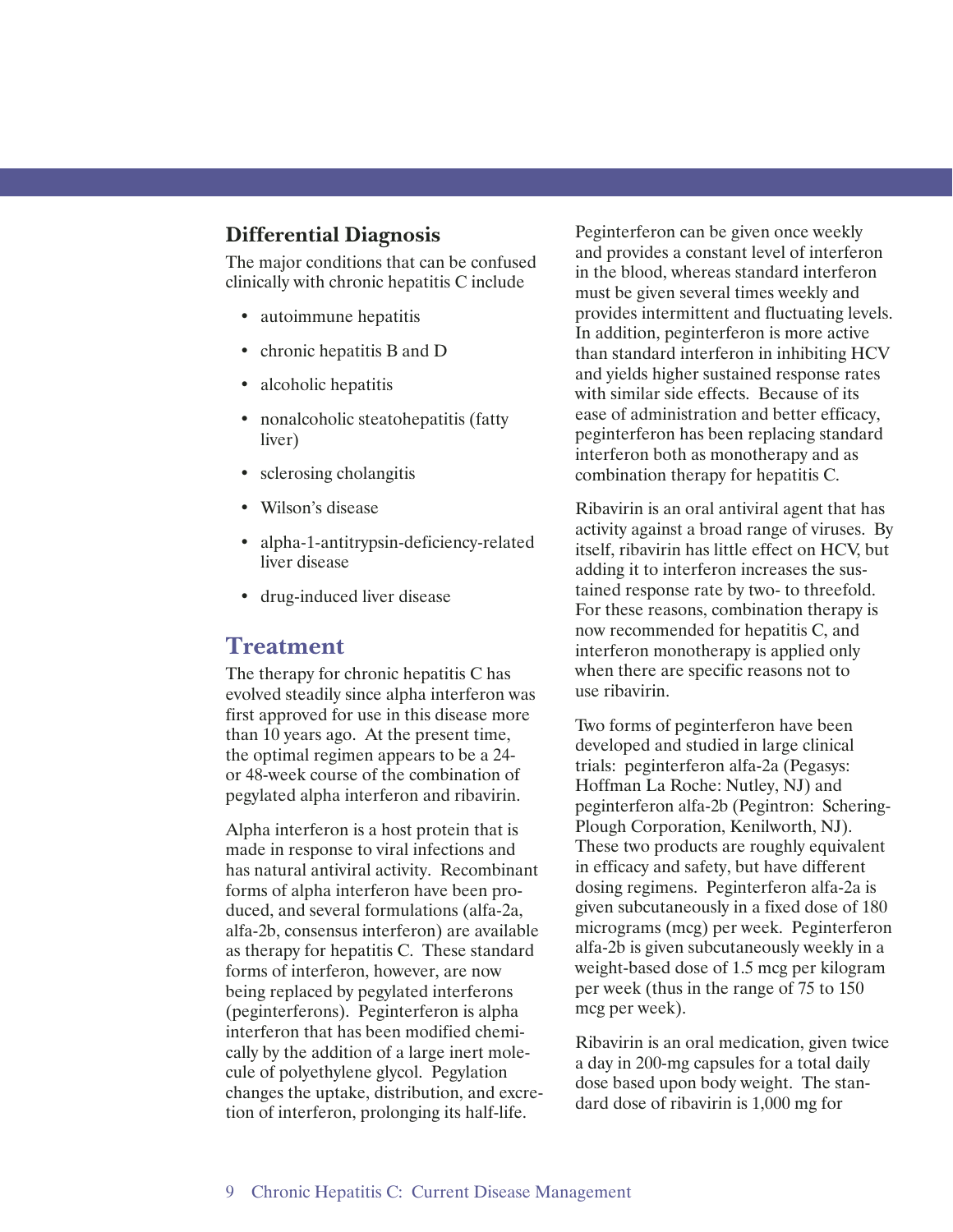patients who weigh less than 75 kilograms (165 pounds) and 1,200 mg for those who weigh more than 75 kilograms. In certain situations, an 800-mg dose (400 mg twice daily) is recommended (see below).

Combination therapy leads to rapid improvements in serum ALT levels and disappearance of detectable HCV RNA in up to 70 percent of patients. However, long-term improvement in hepatitis C occurs only if HCV RNA disappears during therapy and stays undetectable once therapy is stopped. Among patients who become HCV RNA negative during treatment, a proportion relapse when therapy is stopped. The relapse rate is lower in patients treated with combination therapy compared with monotherapy. Thus, a 48-week course of combination therapy using peginterferon and ribavirin yields a sustained response rate of approximately 55 percent. A similar course of peginterferon monotherapy yields a sustained response rate of only 35 percent. A response is considered "sustained" if HCV RNA remains undetectable for 6 months or more after stopping therapy.

The optimal duration of treatment varies depending on whether interferon monotherapy or combination therapy is used, as well as by HCV genotype. For patients treated with peginterferon monotherapy, a 48-week course is recommended, regardless of genotype. For patients treated with combination therapy, the optimal duration of treatment depends on viral genotype. Patients with genotypes 2 and 3 have a high rate of response to combination treatment (70 to 80 percent), and a 24-week course of combination therapy yields results equivalent to those of a 48-week course. In contrast, patients with genotype 1 have a lower rate of response to combination therapy (40 to 45 percent), and a 48-week course yields a significantly better sustained

response rate. Again, because of the variable responses to treatment, testing for HCV genotype is clinically useful when using combination therapy.

In addition, the optimal dose of ribavirin appears to vary depending on genotype. For patients with genotypes 2 or 3, a dose of 800 mg daily appears adequate. For patients with genotype 1, the full dose of ribavirin (1,000 or 1,200 mg daily depending on body weight) appears to be needed for an optimal response.

#### **Who Should Be Treated?**

Patients with anti-HCV, HCV RNA, elevated serum aminotransferase levels, and evidence of chronic hepatitis on liver biopsy, and with no contraindications, should be offered therapy with the combination of alpha interferon and ribavirin. The National Institutes of Health Consensus Development Conference Panel recommended that therapy for hepatitis C be limited to those patients who have histological evidence of progressive disease. Thus, the panel recommended that all patients with fibrosis or moderate to severe degrees of inflammation and necrosis on liver biopsy should be treated and that patients with less severe histological disease be managed on an individual basis. Patient selection should not be based on the presence or absence of symptoms, the mode of acquisition, the genotype of HCV RNA, or serum HCV RNA levels.

Patients with cirrhosis found through liver biopsy can be offered therapy if they do not have signs of decompensation, such as ascites, persistent jaundice, wasting, variceal hemorrhage, or hepatic encephalopathy. However, interferon and combination therapy have not been shown to improve survival or the ultimate outcome in patients with preexisting cirrhosis.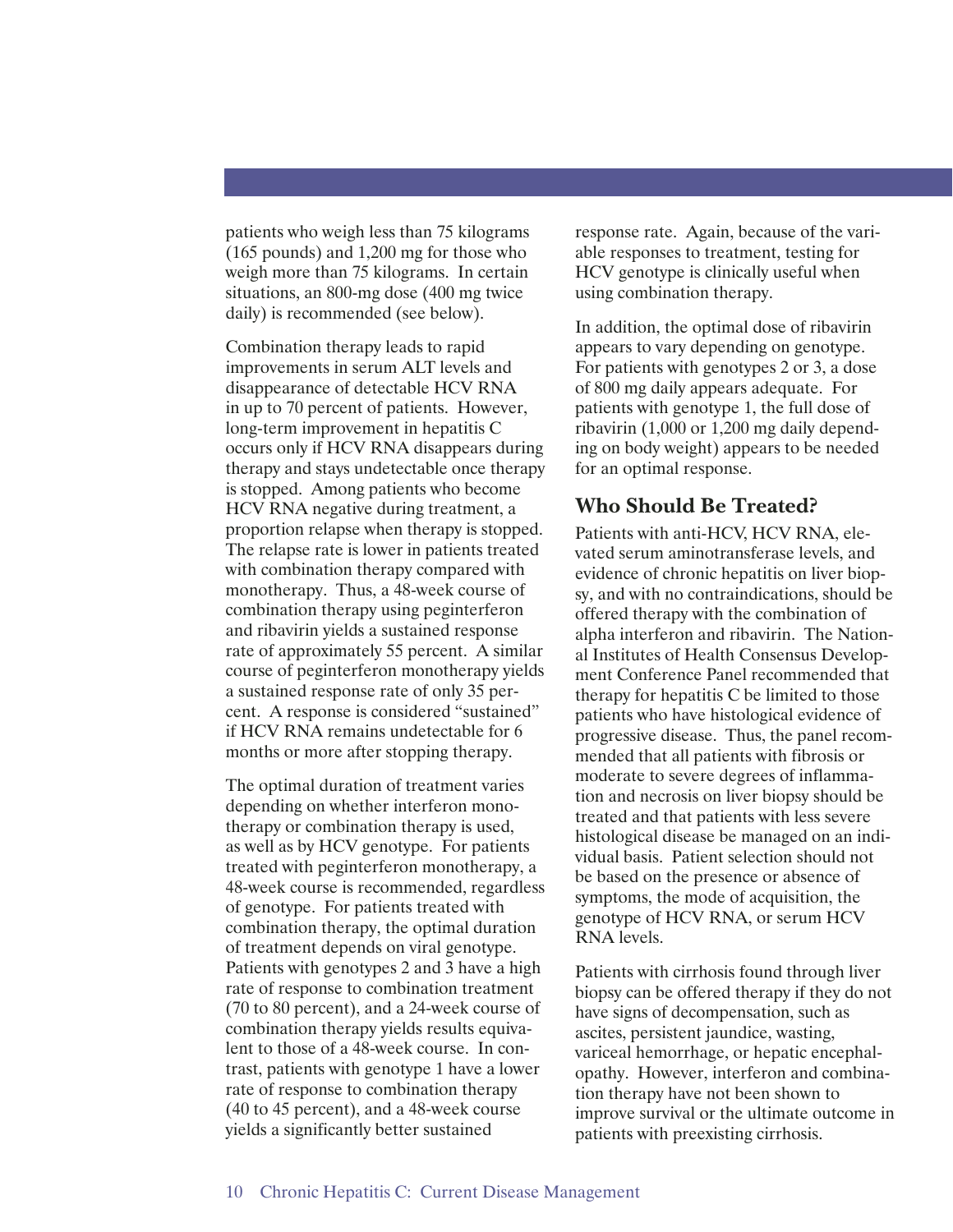Patients older than 60 years also should be managed on an individual basis, since the benefit of treatment in these patients has not been well documented and side effects appear to be worse in older patients. However, even patients in their late seventies have been successfully treated for hepatitis C.

The role of interferon therapy in children with hepatitis C remains uncertain. Ribavirin has yet to be evaluated adequately in children, and pediatric doses and safety have not been established. Thus, if children with hepatitis C are treated, monotherapy is recommended, and ribavirin should not be used outside of controlled clinical trials.

People with both HCV and HIV infection should be offered therapy for hepatitis C as long as there are no contraindications. Indeed, hepatitis C tends to be more rapidly progressive in patients with HIV coinfection, and end-stage liver disease has become an increasingly common cause of death in HIV-positive persons. For these reasons, therapy for hepatitis C should be recommended even in HIV-infected patients with early and mild disease. Once HIV infection becomes advanced, complications of therapy are more difficult and response rates are less. The decision to treat people co-infected with HIV must take into consideration the concurrent medications and medical conditions. The efficacy of peginterferon and ribavirin in HIV-infected people has been tested in only a small number of patients. Ribavirin may still have significant interactions with other antiretroviral drugs.

In many of these indefinite situations, the indications for therapy should be reassessed at regular intervals. In view of the rapid developments in hepatitis C today, better therapies may become available within the next few years, at which point expanded indications for therapy would be appropriate.

Patients with acute hepatitis C are a major challenge to management and therapy. Because such a high proportion of patients with acute infection develop chronic hepatitis C, prevention of chronicity has become a focus of attention. In small studies, 83 to 100 percent of persons treated within 1 to 4 months of onset have had resolution of the infection. What is unclear is what dose, duration, and regimen of treatment to use. A practical regimen is peginterferon monotherapy for 24 weeks. The possible role for ribavirin, for short courses of therapy, and for lower doses of peginterferon are under evaluation.

In patients with clinically significant extrahepatic manifestations, such as cryoglobulinemia and glomerulonephritis, therapy with alpha interferon can result in remission of the clinical symptoms and signs. However, relapse after stopping therapy is common. In some patients, long-term or maintenance alpha interferon therapy can be used despite persistence of HCV RNA in serum if clinical symptoms and signs resolve on therapy.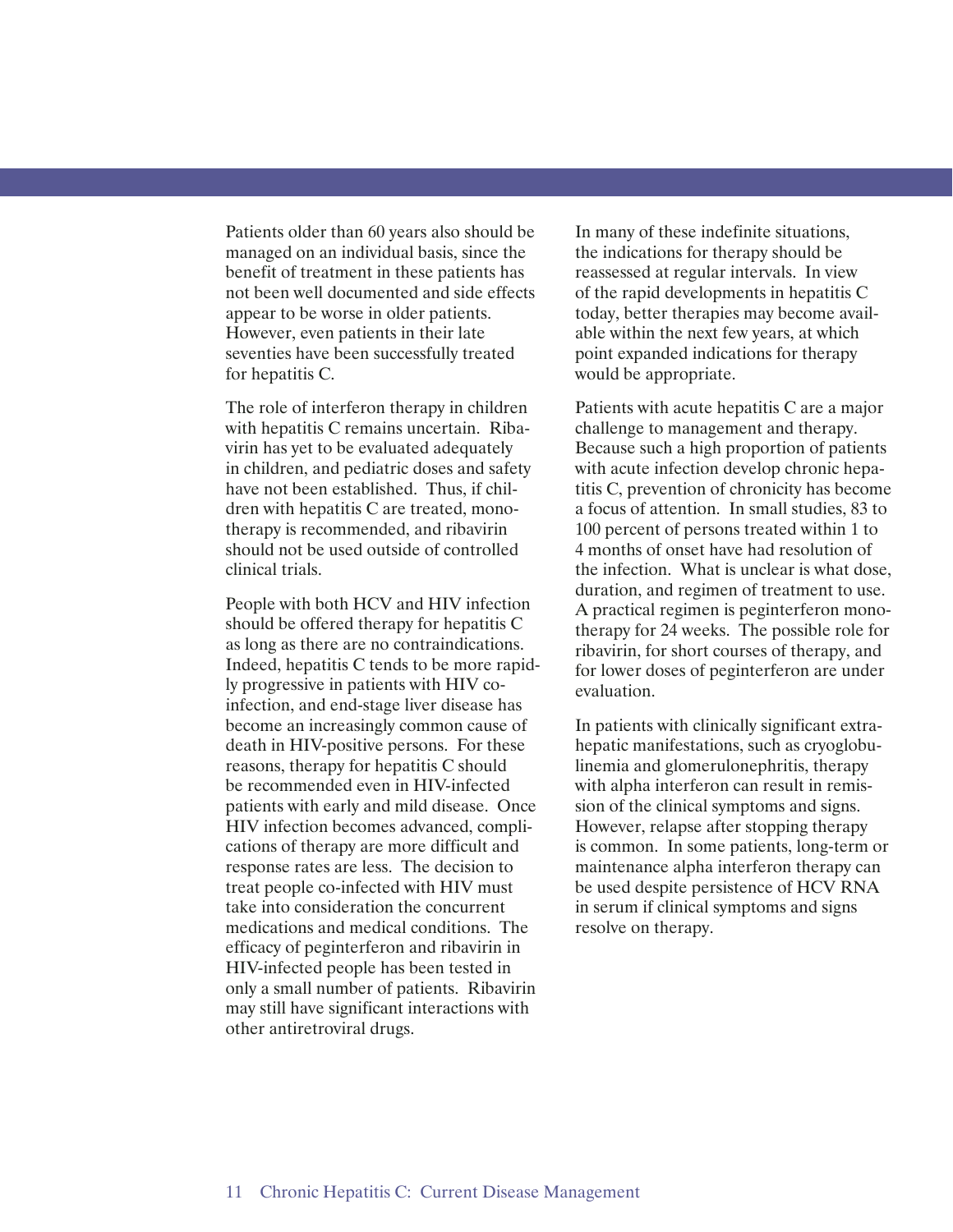#### **Who Should Not Be Treated?**

Therapy is inadvisable outside of controlled trials for patients who have

- clinically decompensated cirrhosis because of hepatitis C
- normal aminotransferase levels
- a kidney, liver, heart, or other solidorgan transplant
- specific contraindications to either monotherapy or combination therapy

Contraindications to alpha interferon therapy include severe depression or other neuropsychiatric syndromes, active substance or alcohol abuse, autoimmune disease (such as rheumatoid arthritis, lupus erythematosus, or psoriasis) that is not well controlled, bone marrow compromise, and inability to practice birth control. Contraindications to ribavirin and thus combination therapy include marked anemia, renal dysfunction, and coronary artery or cerebrovascular disease, and, again, inability to practice birth control.

Alpha interferon has multiple neuropsychiatric effects. Prolonged therapy can cause marked irritability, anxiety, personality changes, depression, and even suicide or acute psychosis. Patients particularly susceptible to these side effects are those with preexisting serious psychiatric conditions and patients with neurological disease.

Strict abstinence from alcohol is recommended during therapy with interferon. Interferon therapy can be associated with relapse in people with a previous history of drug or alcohol abuse. Therefore, alpha interferon should be given with caution to a patient who has only recently stopped

alcohol or substance abuse. Typically a 6 month abstinence is recommended before starting therapy, but this should be applied only to patients with a history of alcohol abuse, not to social drinkers. Patients with continuing alcohol or substance abuse problems should only be treated in collaboration with alcohol or substance abuse specialists or counselors. Patients can be successfully treated while on methadone or in an active substance abuse program. Indeed, the rigor and regular monitoring that accompany methadone treatment provide a structured format for combination therapy. The dose of methadone may need to be modified during interferon-based therapy for hepatitis.

Alpha interferon therapy can induce autoantibodies, and a 24- to 48-week course triggers an autoimmune condition in about 2 percent of patients, particularly if they have an underlying susceptibility to autoimmunity (high titers of antinuclear or antithyroid antibodies, for instance). Exacerbation of a known autoimmune disease (such as rheumatoid arthritis or psoriasis) occurs commonly during interferon therapy.

Alpha interferon has bone marrow suppressive effects. Therefore, patients with bone marrow compromise or cytopenias, such as low platelet count  $(< 75,000 \text{ cells/mm}^3)$  or neutropenia ( $< 1,000$  cells/mm<sup>3</sup>) should be treated cautiously and with frequent monitoring of cell counts. These side effects appear to be more common with peginterferon than standard interferon.

Ribavirin causes red cell hemolysis to a variable degree in almost all patients. Therefore, patients with a preexisting hemolysis or anemia (hemoglobin < 11 grams [g] or hematocrit  $\lt$  33 percent)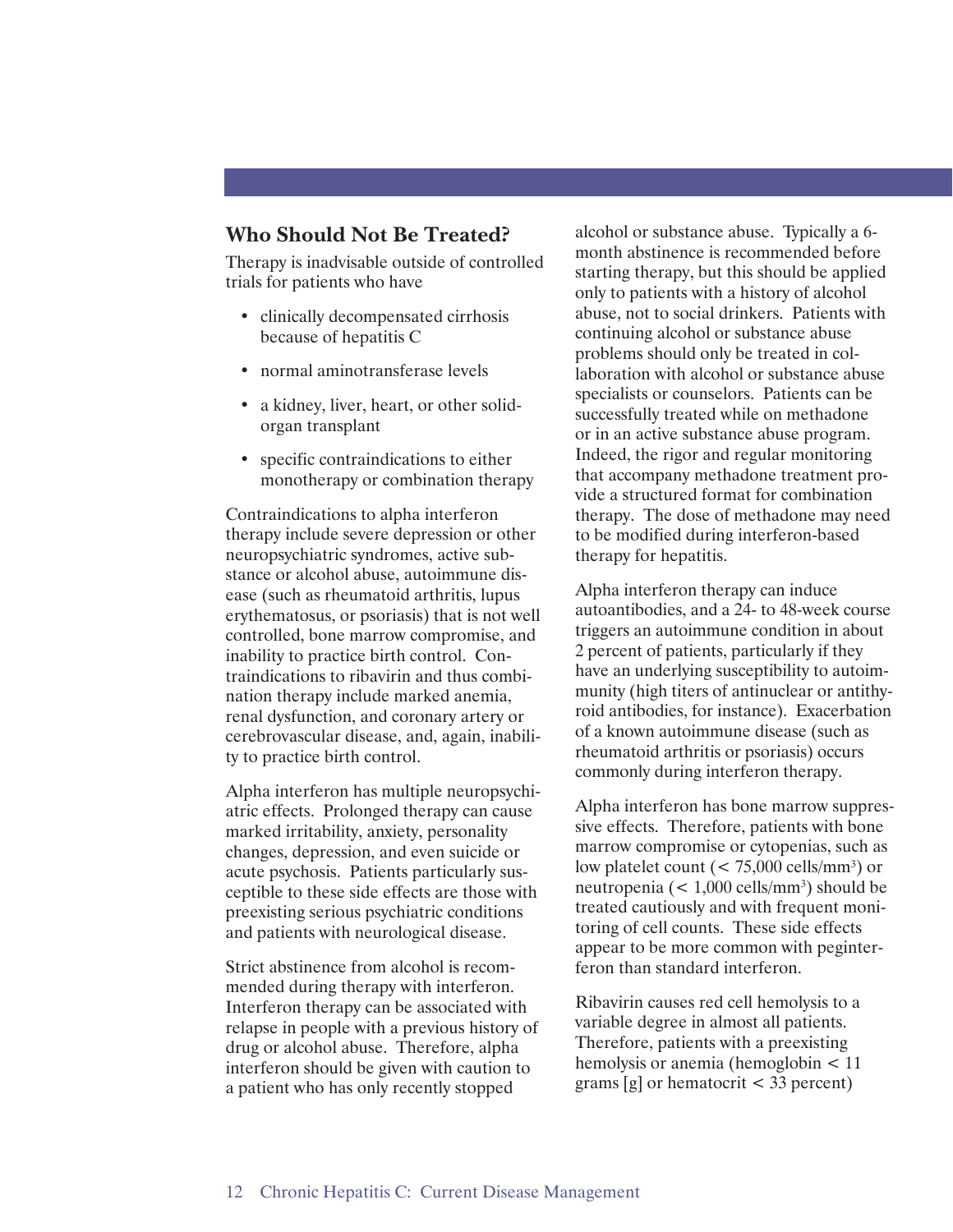should not receive ribavirin. Similarly, patients who have significant coronary or cerebral vascular disease should not receive ribavirin, as the anemia caused by treatment can trigger significant ischemia. Fatal myocardial infarctions and strokes have been reported during combination therapy with alpha interferon and ribavirin.

Growth factors such as erythropoietin to raise red blood cell counts or granulocyte stimulating factor to raise neutrophil counts have been used successfully to treat patients with cytopenias during combination therapy. The proper role, dose, and side effects of these adjunctive therapies have yet to be defined.

Ribavirin is excreted largely by the kidneys. Patients with renal disease can develop hemolysis that is severe and even lifethreatening. Patients who have elevations in serum creatinine above 2.0 mg per deciliter (dL) should not be treated with ribavirin.

Finally, ribavirin causes birth defects in animal studies and should not be used in women or men who are not practicing adequate means of birth control. Alpha interferon also should not be used in pregnant women, as it has direct antigrowth and antiproliferative effects.

Combination therapy should therefore be used with caution. Patients should be fully informed of the potential side effects before starting therapy.

#### **Side Effects of Treatment**

Common side effects of alpha interferon and peginterferon (occurring in more than 10 percent of patients) include

- fatigue
- muscle aches
- headaches
- nausea and vomiting
- skin irritation at the injection site
- low-grade fever
- weight loss
- irritability
- depression
- mild bone marrow suppression
- hair loss (reversible)

Most of these side effects are mild to moderate in severity and can be managed. They are worse during the first few weeks of treatment, especially with the first injection. Thereafter, side effects diminish. Acetaminophen may be helpful for the muscle aches and low-grade fever. Fatigue and depression are occasionally so troublesome that the dose of interferon should be decreased or therapy stopped early. Depression and personality changes can occur on interferon therapy and be quite subtle and not readily admitted by the patient. These side effects need careful monitoring. Patients with depression may benefit from antidepressant therapy using selective serotonin reuptake inhibitors. Generally, the psychiatric side effects resolve within 2 to 4 weeks of stopping combination therapy.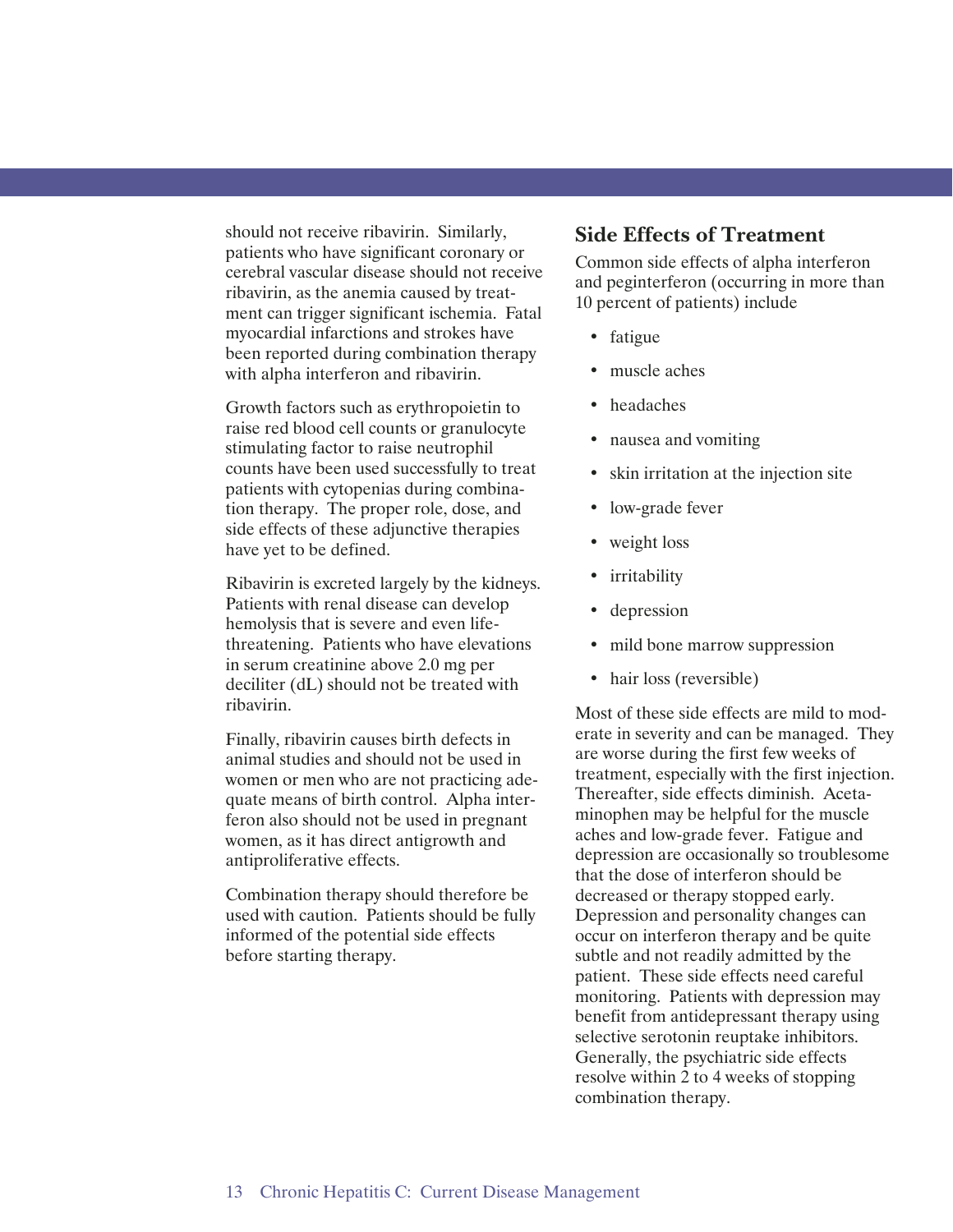Ribavirin also causes side effects, and the combination is generally less well tolerated than interferon monotherapy. The most common side effects of ribavirin are

- anemia
- fatigue and irritability
- itching
- skin rash
- nasal stuffiness, sinusitis, and cough

Ribavirin causes a dose-related hemolysis of red cells; with combination therapy, hemoglobin usually decreases by 2 to 3 g/dL and the hematocrit by 5 to 10 percent. The amount of decrease in hemoglobin is highly variable. The decrease starts between weeks 1 and 4 of therapy and can be precipitous. Some patients develop symptoms of anemia, including fatigue, shortness of breath, palpitations, and headache.

The sudden drop in hemoglobin can precipitate angina pectoris in susceptible people, and fatalities from acute myocardial infarction and stroke have been reported in patients receiving combination therapy for hepatitis C. For these important reasons, ribavirin should not be used in patients with preexisting anemia or with significant coronary or cerebral vascular disease. If such patients require therapy for hepatitis C, they should receive alpha interferon monotherapy.

Ribavirin has also been found to cause itching and nasal stuffiness. These are histamine-like side effects; they occur in 10 to 20 percent of patients and are usually mild to moderate in severity. In some patients, however, sinusitis, recurrent bronchitis, or asthma-like symptoms become prominent. It is important that these

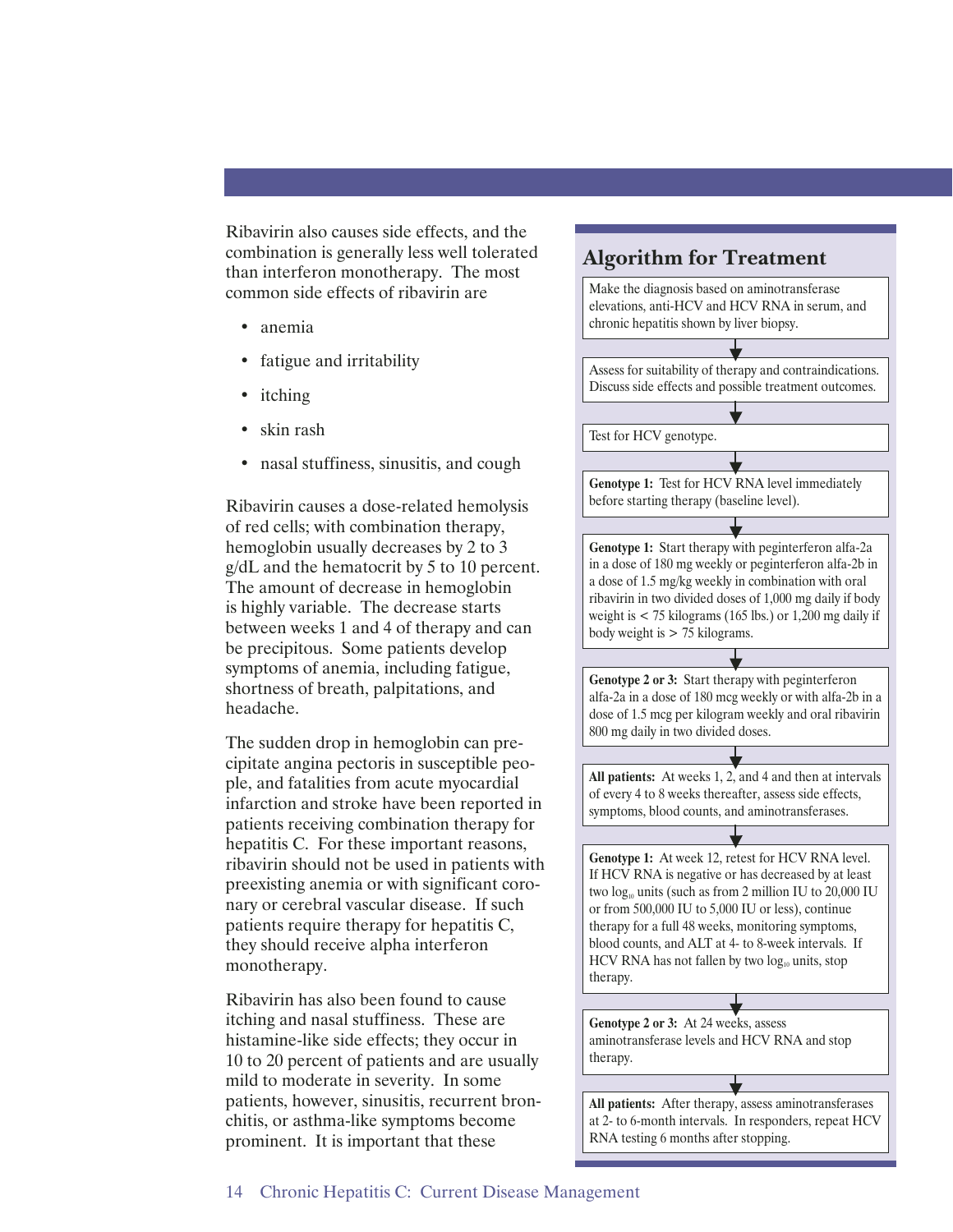# **Considerations: Before, During and After Therapy**

#### **Before Starting Therapy**

- Do a liver biopsy to confirm the diagnosis of HCV, assess the grade and stage of disease, and rule out other diagnoses. In situations where a liver biopsy is contraindicated, such as clotting disorders, combination therapy can be given without a pretreatment liver biopsy.
- Test for serum HCV RNA to document that viremia is present.
- Test for HCV genotype (or serotype) to help determine the duration of therapy and dose of ribavirin.
- Measure blood counts and aminotransferases to establish a baseline for these values.
- Counsel the patient about the relative risks and benefits of treatment. Side effects should be thoroughly discussed.

## **During Therapy**

- Measure blood counts and aminotransferases at weeks 1, 2, and 4 and at 4- to 8-week intervals thereafter.
- Adjust the dose of ribavirin downward (by 200 mg at a time) if significant anemia occurs (hemoglobin less than 10 g/dL or hematocrit < 30 percent) and stop ribavirin if severe anemia occurs (hemoglobin  $\lt$  8.5 g/dL or hematocrit  $\lt$  26 percent).
- Adjust the dose of peginterferon downward if there are intolerable side effects such as severe fatigue, depression, or irritability or marked decreases in white blood cell counts (absolute neutrophil count below 500 cells/mm<sup>3</sup>) or platelet counts (decrease below 30,000 cells/mm<sup>3</sup>). When using peginterferon alfa-2a, the dose can be reduced from 180 to 135 and then to 90 mcg per week. When using peginterferon alfa-2b, the dose can be reduced from 1.5 to 1.0 and then to 0.5 mcg per kilogram per week.
- In patients with genotype 1, measure HCV RNA level immediately before therapy and again (by the same method) at week 12. Therapy can be stopped early if HCV RNA levels have not decreased by at least two  $log_{10}$  units, as studies have shown that genotype 1 patients without this amount of decrease in HCV RNA are unlikely to have a sustained response (likelihood is < 1 percent). In situations where HCV RNA levels are not obtainable, repeat testing for HCV RNA by PCR (or TMA) should be done at 24 weeks and therapy stopped if HCV RNA is still present, as a sustained response is unlikely.
- Reinforce the need to practice strict birth control during therapy and for 6 months thereafter.
- Measure thyroid-stimulating hormone levels every 3 to 6 months during therapy. Patients with genotypes 2 or 3 can stop therapy at 24 weeks. Patients with genotype 1 and a drop in HCV RNA by 12 weeks should continue therapy for 48 weeks.
- At the end of therapy, test HCV RNA by PCR to assess whether there is an end-of-treatment response.

#### **After Therapy**

- Measure aminotransferases every 2 months for 6 months.
- Six months after stopping therapy, test for HCV RNA by PCR. If HCV RNA is still negative, the chance for a long-term "cure" is excellent; relapses have rarely been reported after this point.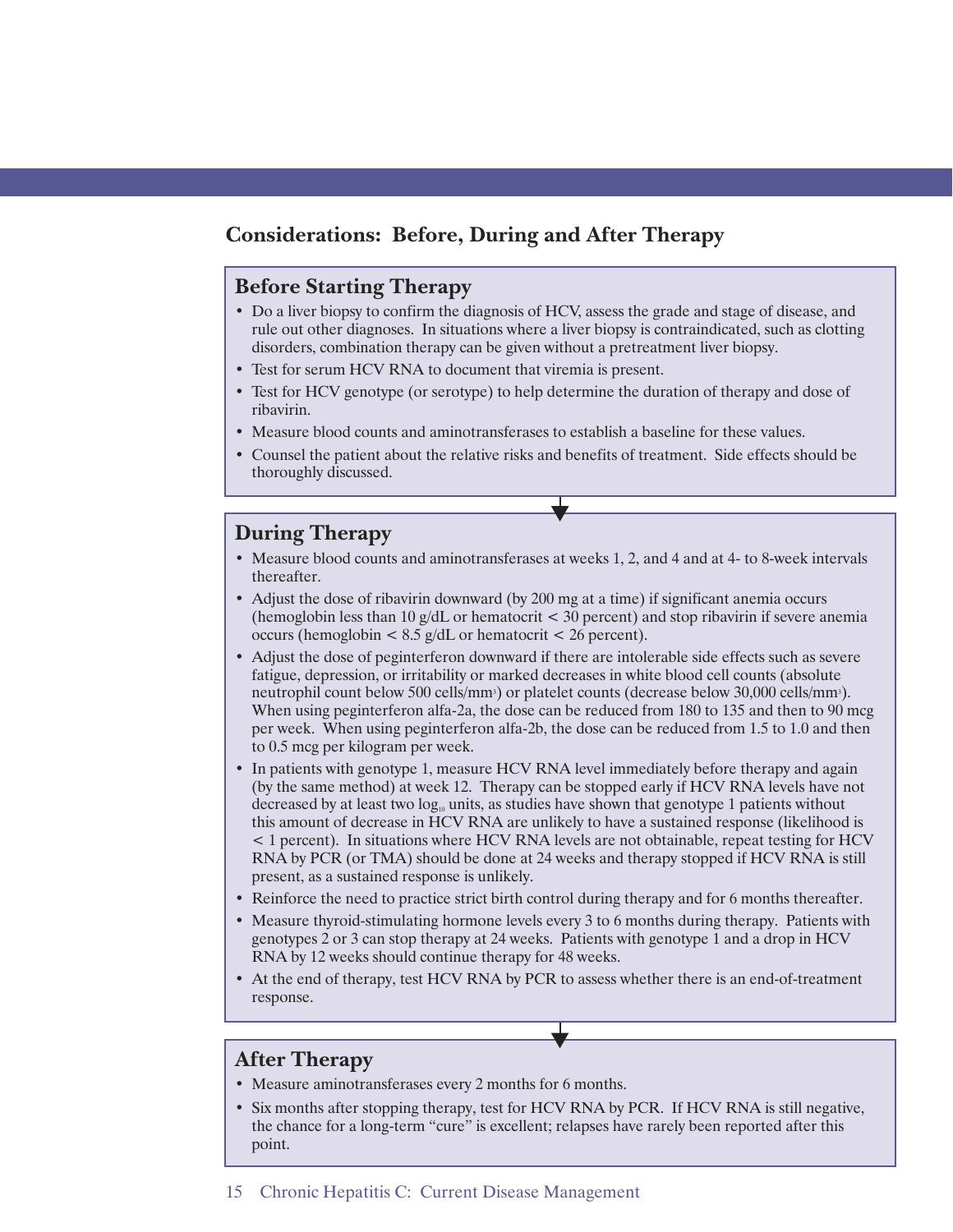symptoms be recognized as attributable to ribavirin, because dose modification (by 200 mg per day) or early discontinuation of treatment may be necessary.

Uncommon side effects of alpha interferon, peginterferon, and combination therapy (occurring in less than 2 percent of patients) include

- autoimmune disease (especially thyroid disease)
- severe bacterial infections
- marked thrombocytopenia
- marked neutropenia
- seizures
- depression and suicidal ideation or attempts
- retinopathy (microhemorrhages)
- hearing loss and tinnitus

Rare side effects include acute congestive heart failure, renal failure, vision loss, pulmonary fibrosis or pneumonitis, and sepsis. Deaths have been reported from acute myocardial infarction, stroke, suicide, and sepsis.

A unique but rare side effect is paradoxical worsening of the disease. This is assumed to be caused by induction of autoimmune hepatitis, but its cause is really unknown. Because of this possibility, aminotransferases should be monitored. If ALT levels rise to greater than twice the baseline values, therapy should be stopped and the patient monitored. Some patients with this complication have required corticosteroid therapy to control the hepatitis.

# **Options for Patients Who Do Not Respond to Treatment**

Few options exist for patients who either do not respond to therapy or who respond and later relapse. Patients who relapse after a course of interferon monotherapy may respond to a course of combination therapy, particularly if they became and remained HCV RNA negative during the period of monotherapy. The response rates and optimal dose (800 vs. 1,000 mg to 1,200 mg of ribavirin) and duration (24 or 48 weeks) of peginterferon and ribavirin for relapse or previous nonresponder patients have not been defined. The algorithm for treatment given above is for treatment of naive patients.

An experimental approach to treatment of non-responders is the use of long-term or maintenance interferon, which is feasible only if the peginterferon is well tolerated and has a clear-cut effect on serum aminotransferases or liver histology, despite lack of clearance of HCV RNA. This approach is now under evaluation in long-term clinical trials in the United States. New medications and approaches to treatment are needed. Most promising for the future are the use of other cytokines and the development of newer antivirals, such as RNA polymerase, helicase, or protease inhibitors.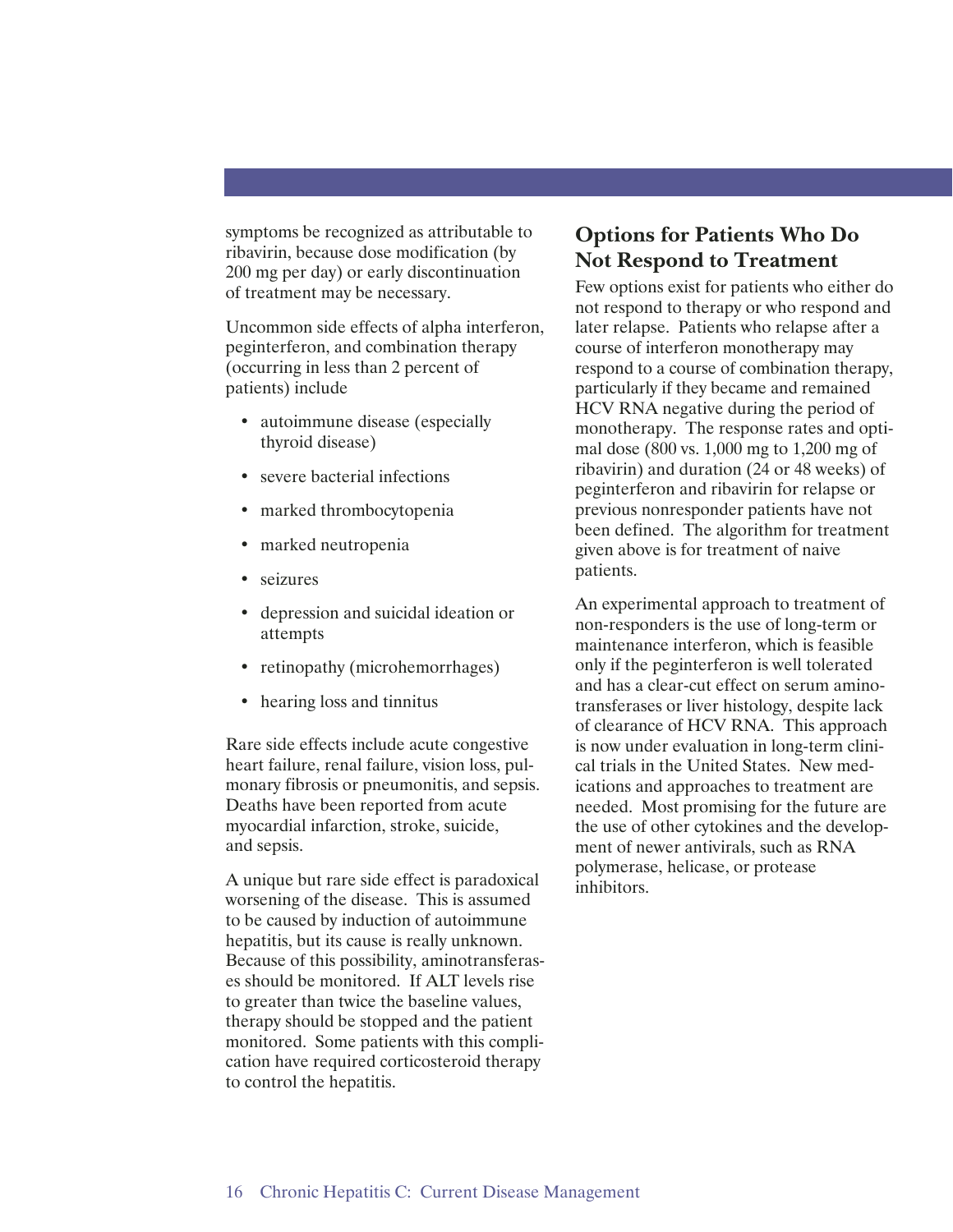# **Hope Through Research**

#### **Basic Research**

A major focus of hepatitis C research is developing a tissue culture system that will enable researchers to study HCV outside the human body. Animal models and molecular approaches to the study of HCV are also important. Understanding how the virus replicates and how it injures cells would be helpful in developing a means of controlling it and in screening for new drugs that would block it.

#### **Diagnostic Tests**

More sensitive and less expensive assays for measuring HCV RNA and antigens in the blood and liver are needed. Although current tests for anti-HCV are quite sensitive, a small percentage of patients with hepatitis C test negative for anti-HCV (falsenegative reaction), and a percentage of patients who test positive are not infected (false-positive reaction). Also, there are patients who have resolved the infection but still test positive for anti-HCV. Convenient tests to measure HCV in serum and to detect HCV antigens in liver tissue would be helpful. Clinically, noninvasive tests that would reliably predict liver fibrosis would be a very valuable advance.

#### **New Treatments**

Most critical for the future is the development of new antiviral agents for hepatitis C. Most interesting will be specific inhibitors of HCV-derived enzymes such as protease, helicase, and polymerase inhibitors. Drugs that inhibit other steps in HCV replication may also be helpful in treating this disease, by blocking production of HCV antigens from the RNA (IRES inhibitors), preventing the normal processing of HCV proteins (inhibitors of glycosylation), or blocking entry of HCV into cells (by blocking its receptor). In addition, nonspecific cytoprotective agents might be helpful for hepatitis C by blocking the cell injury caused by the virus infection. Further, molecular approaches to treating hepatitis C are worthy of investigation; these consist of using ribozymes, which are enzymes that break down specific viral RNA molecules, and antisense oligonucleotides, which are small complementary segments of DNA that bind to viral RNA and inhibit viral replication. All of these approaches remain experimental and few have been applied to humans. The serious nature and the frequency of hepatitis C in the population make the search for new therapies of prime importance.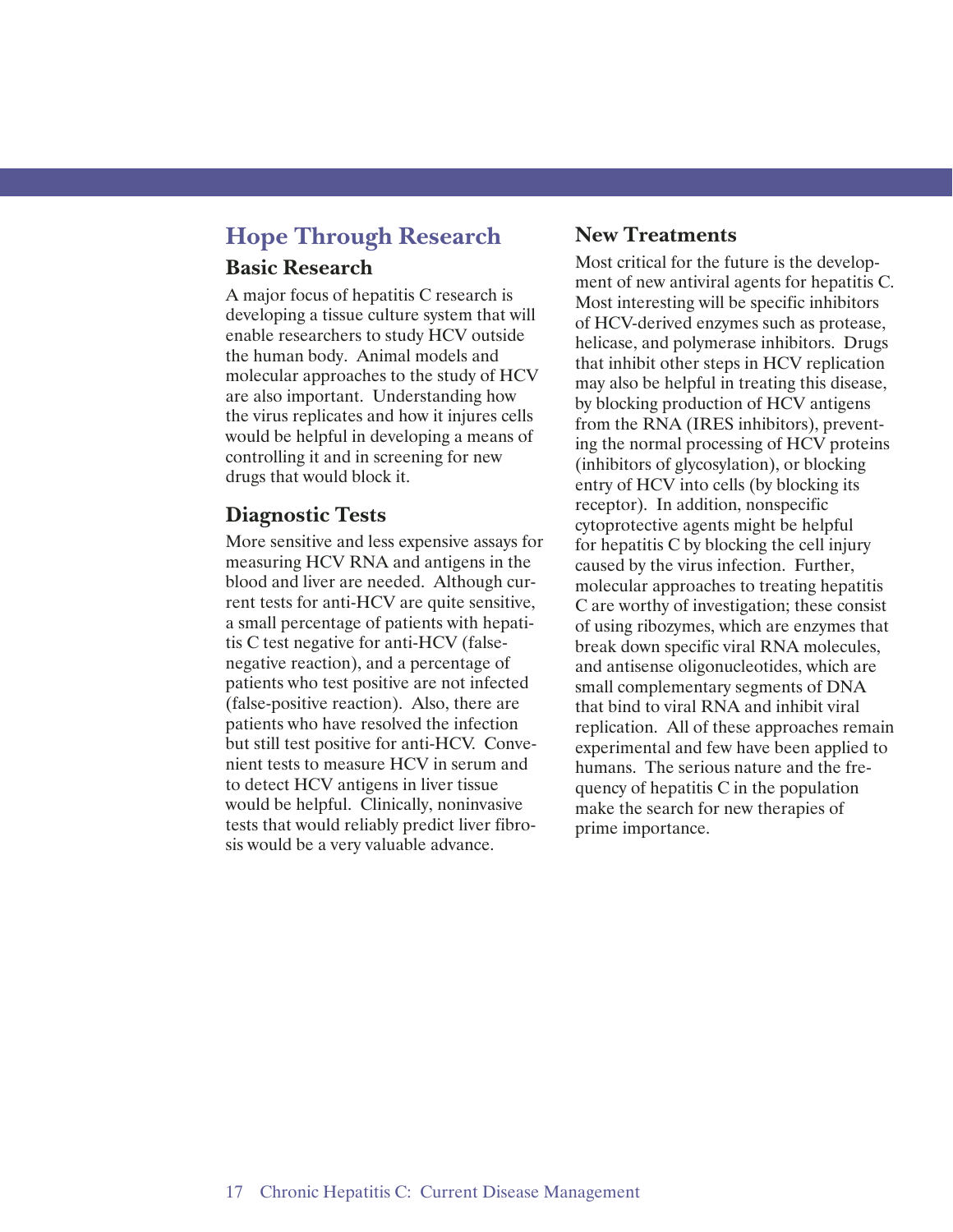#### **Prevention**

At present, the only means of preventing new cases of hepatitis C are to screen the blood supply, encourage health professionals to take precautions when handling blood and body fluids, and inform people about high-risk behaviors. Programs to promote needle exchange offer some hope of decreasing the spread of hepatitis C among injection drug users. Furthermore, all drug users should receive instruction in safer injection techniques, simple interventions that can be life-saving. Vaccines and immunoglobulin products do not exist for hepatitis C, and development seems unlikely in the near future because these products would require antibodies to all the genotypes and variants of hepatitis C. Nevertheless, advances in immunology and innovative approaches to immunization make it likely that some form of vaccine for hepatitis C will eventually be developed.

# **Selected Review Articles and References**

Alter HJ, Seeff LB. Recovery, persistence, and sequelae in hepatitis C virus infection: a perspective on long-term outcome. *Seminars in Liver Disease.* 2000;20(1):17-35.

Centers for Disease Control and Prevention. 2002. Hepatitis A to E. Available at http://www.cdc.gov/ncidod/diseases/ hepatitis/slideset.

Centers for Disease Control and Prevention. Recommendations for prevention and control of hepatitis C virus (HCV) infection and HCV-related chronic disease. *Morbidity and Mortality Weekly Report.* 1998;47:1-39.

Fried MW, Shiffman ML, Reddy KR, et al. Peginterferon alfa-2a plus ribavirin for chronic hepatitis C infection. *New England Journal of Medicine.* 2002;347:972-982.

Lauer GM, Walker BD. Hepatitis C virus infection. *New England Journal of Medicine.* 2001;345:41-52.

Liang TJ, Reherman B, Seeff LB, Hoofnagle JH. Pathogenesis, natural history, treatment, and prevention of hepatitis C. *Annals of Internal Medicine.* 2000;132: 296-305.

Manns MP, McHutchison JG, Gordon SC, et al. Peginterferon alfa-2b plus ribavirin compared with interferon alfa-2b plus ribavirin for initial treatment of chronic hepatitis C: a randomised trial. *Lancet.* 2001;358:958-965.

McHutchison JG, Gordon SC, Schiff, ER, et al. Interferon alfa-2b alone or in combination with ribavirin as initial treatment for chronic hepatitis. *New England Journal of Medicine.* 1998;339(21):1485-1492.

Proceedings of the June 10–12 "Management of Hepatitis C: 2002. National Institutes of Health Consensus Development Conference Update." *Hepatology.* 2002;36(5, part 2).

Zeuzem S, Feinman SV, Rasenack J, et al. Peginterferon alfa-2a in patients with chronic hepatitis C. *New England Journal of Medicine.* 2000;343:1666-1672.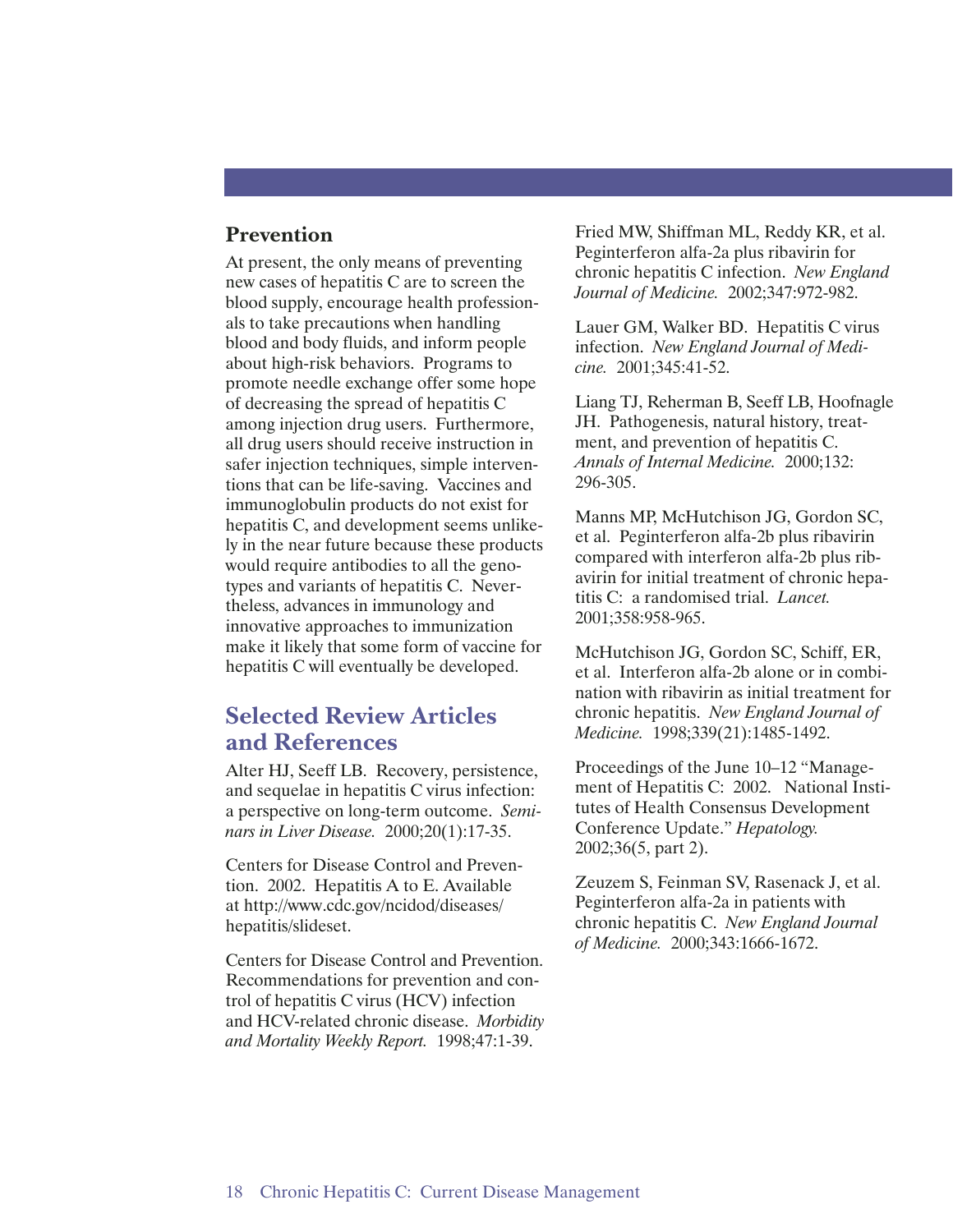# **Patient Education Materials**

The National Digestive Diseases Information Clearinghouse (NDDIC) has patient education materials on hepatitis C. To obtain free copies, contact the clearinghouse at

#### **NDDIC**

2 Information Way Bethesda, MD 20892–3570 Phone: 1–800–891–5389 Fax: 703–738–4929 Email: nddic@info.niddk.nih.gov Internet: www.digestive.niddk.nih.gov

Patient education materials are also available from

#### **American Liver Foundation**

75 Maiden Lane, Suite 603 New York, NY 10038–4810 Phone: 1–800–GO–LIVER (465–4837) or 1–888–443–7222 or 212–668–1000 or 1–800–676–9340 24-hour helpline (7 days/week): 1–800–465–4857 or 1–888–443–7222 Fax: 973–256–3214 or 212–483–8179 Email: info@liverfoundation.org Internet: www.liverfoundation.org

#### **Centers for Disease Control and Prevention**

1600 Clifton Road NE Mail Stop G37 Atlanta, GA 30333 Phone: 404–371–5900 Fax: 404–371–5488 Internet: www.cdc.gov Viral Hepatitis and Injection Drug Users fact sheet available at www.cdc.gov/idu/ hepatitis/index.htm

#### **Hepatitis Foundation International**

504 Blick Drive Silver Spring, MD 20904–2901 Phone: 1–800–891–0707 or 301–622–4200 Email: hepfi@hepfi.org Internet: www.hepfi.org

The U.S. Government does not endorse or favor any specific commercial product or company. Trade, proprietary, or company names appearing in this document are used only because they are considered necessary in the context of the information provided. If a product is not mentioned, the omission does not mean or imply that the product is unsatisfactory.